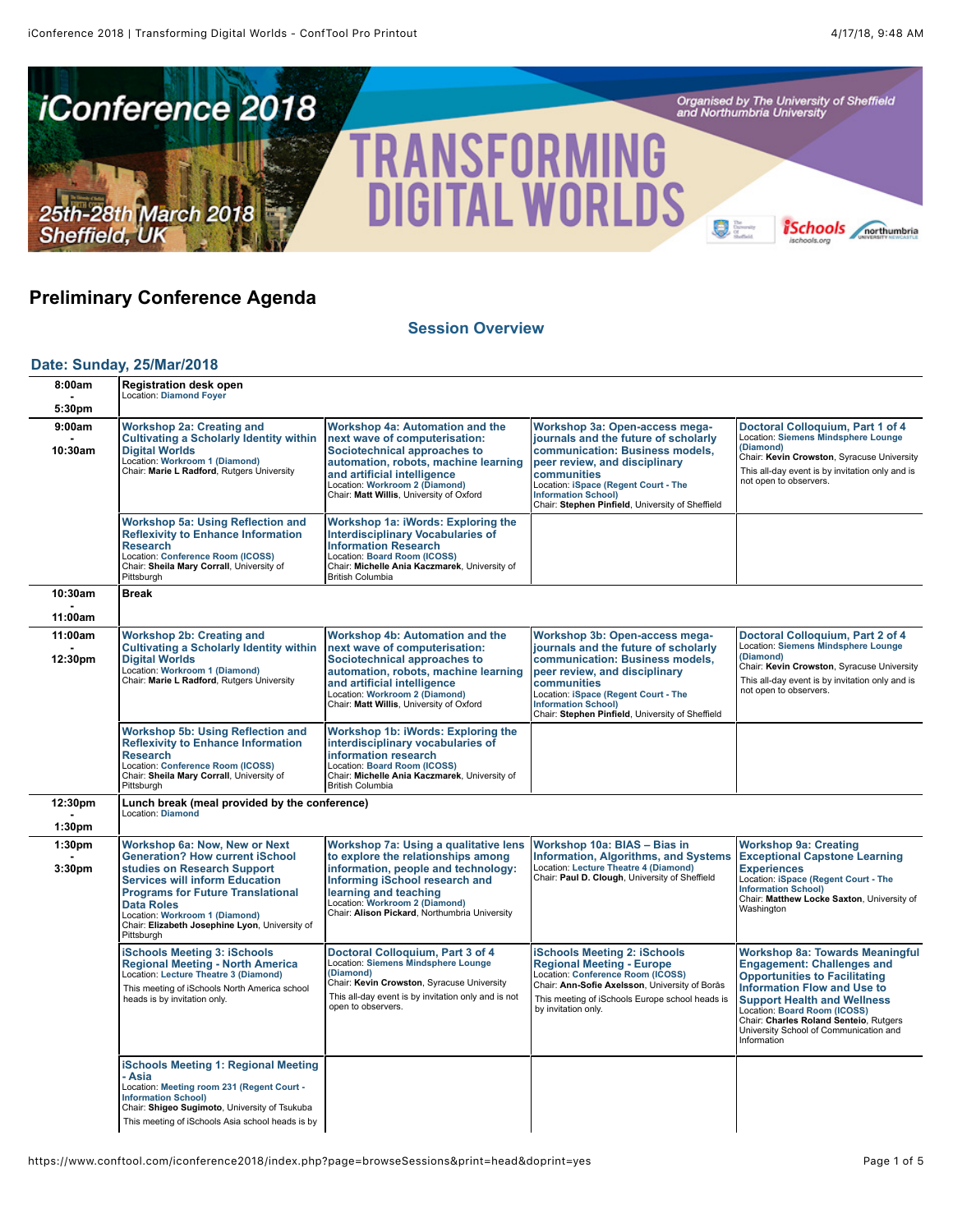|                    | invitation only                   |  |  |
|--------------------|-----------------------------------|--|--|
| 3:30 <sub>pm</sub> | $\overline{\phantom{a}}$<br>Break |  |  |

| 4:00pm           |                                                                                                                                                                                                                                                                                                                    |                                                                                                                                                                                                                                                                                               |                                                                                                                                                                                                                                                                                                                                    |                                                                                                                                                                                                                              |
|------------------|--------------------------------------------------------------------------------------------------------------------------------------------------------------------------------------------------------------------------------------------------------------------------------------------------------------------|-----------------------------------------------------------------------------------------------------------------------------------------------------------------------------------------------------------------------------------------------------------------------------------------------|------------------------------------------------------------------------------------------------------------------------------------------------------------------------------------------------------------------------------------------------------------------------------------------------------------------------------------|------------------------------------------------------------------------------------------------------------------------------------------------------------------------------------------------------------------------------|
| 4:00pm<br>5:30pm | <b>Workshop 6b: Now, New or Next</b><br><b>Generation? How current iSchool</b><br>studies on Research Support<br><b>Services will inform Education</b><br><b>Programs for Future Translational</b><br>Data Roles<br>Location: Workroom 1 (Diamond)<br>Chair: Elizabeth Josephine Lyon, University of<br>Pittsburgh | Workshop 7b: Using a qualitative lens Workshop 10b: BIAS - Bias in<br>to explore the relationships among<br>information, people and technology:<br>Informing iSchool research and<br>learning and teaching<br>Location: Workroom 2 (Diamond)<br>Chair: Alison Pickard, Northumbria University | <b>Information, Algorithms, and Systems</b><br>Location: Lecture Theatre 4 (Diamond)<br>Chair: Paul D. Clough, University of Sheffield                                                                                                                                                                                             | <b>Workshop 9b: Creating</b><br><b>Exceptional Capstone Learning</b><br><b>Experiences</b><br>Location: iSpace (Regent Court - The<br><b>Information School)</b><br>Chair: Matthew Locke Saxton, University of<br>Washington |
|                  | <b>iSchools Meeting 4: Open Meeting to</b><br>discuss future Program Initiatives<br>with the iSchool Leadership<br>Location: Lecture Theatre 3 (Diamond)<br>Chair: Sam Gyun Oh, Sungkyunkwan University<br>This meeting is open to all iConference<br>participants                                                 | Doctoral Colloquium, Part 4 of 4<br><b>Location: Siemens Mindsphere Lounge</b><br>(Diamond)<br>Chair: Kevin Crowston, Syracuse University<br>This all-day event is by invitation only and is not<br>open to observers.                                                                        | <b>Workshop 8b: Towards Meaningful</b><br><b>Engagement: Challenges and</b><br><b>Opportunities to Facilitating</b><br><b>Information Flow and Use to Support</b><br><b>Health and Wellness</b><br>Location: Board Room (ICOSS)<br>Chair: Charles Roland Senteio, Rutgers<br>University School of Communication and<br>Information |                                                                                                                                                                                                                              |
| 5:30pm           | <b>Free Time</b>                                                                                                                                                                                                                                                                                                   |                                                                                                                                                                                                                                                                                               |                                                                                                                                                                                                                                                                                                                                    |                                                                                                                                                                                                                              |

| 6:00 <sub>pm</sub> |                                                                        |
|--------------------|------------------------------------------------------------------------|
| 6:15pm<br>-        | <b>Opening Drinks Reception</b><br><b>Location: Millennium Gallery</b> |
| 8:00 <sub>pm</sub> | Millennium Gallery: Arundel Gate, Sheffield, S1 2PP                    |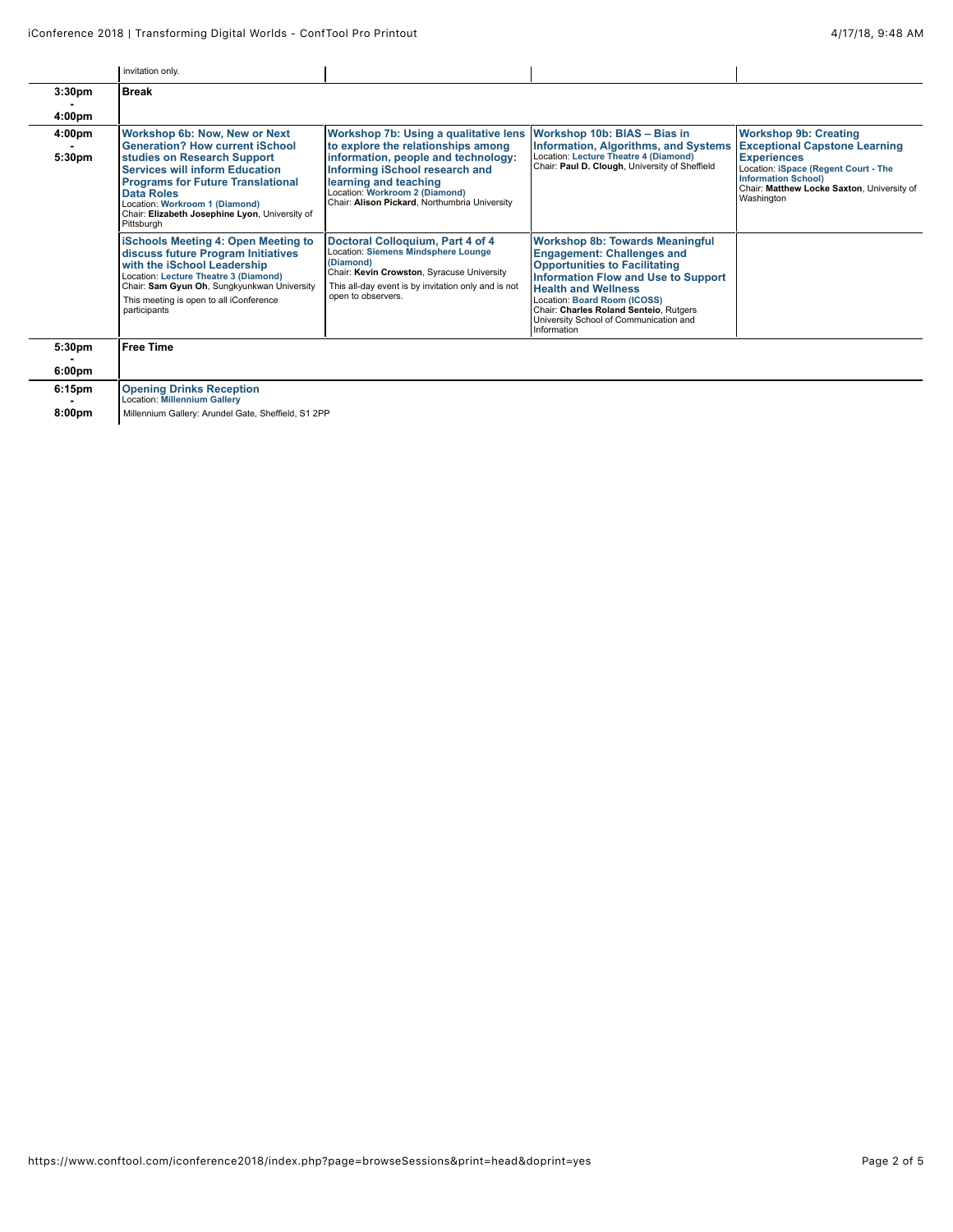### **[Date: Monday, 26/Mar/2018](https://www.conftool.com/iconference2018/index.php?page=browseSessions&print=head&doprint=yes&form_date=2018-03-26)**

| 8:00am                       | <b>Registration desk open</b><br><b>Location: Diamond Foyer</b>                                                                                                                   |                                                                                                                                                             |                                                                                                                                                                                  |                                                                                                                                                                                                      |                                                                                                                                                                                                                                                                                                      |                                                                                                                                                                           |
|------------------------------|-----------------------------------------------------------------------------------------------------------------------------------------------------------------------------------|-------------------------------------------------------------------------------------------------------------------------------------------------------------|----------------------------------------------------------------------------------------------------------------------------------------------------------------------------------|------------------------------------------------------------------------------------------------------------------------------------------------------------------------------------------------------|------------------------------------------------------------------------------------------------------------------------------------------------------------------------------------------------------------------------------------------------------------------------------------------------------|---------------------------------------------------------------------------------------------------------------------------------------------------------------------------|
| 6:30pm                       |                                                                                                                                                                                   |                                                                                                                                                             |                                                                                                                                                                                  |                                                                                                                                                                                                      |                                                                                                                                                                                                                                                                                                      |                                                                                                                                                                           |
| 9:00am                       | Plenary 1: Official welcome, Lee Dirks Award for Best Paper, Doctoral Dissertation Award, keynote address by Dr. Lynn Silipigni Connaway<br>Location: Lecture Theatre 1 (Diamond) |                                                                                                                                                             |                                                                                                                                                                                  |                                                                                                                                                                                                      |                                                                                                                                                                                                                                                                                                      |                                                                                                                                                                           |
| 10:30am                      |                                                                                                                                                                                   |                                                                                                                                                             |                                                                                                                                                                                  |                                                                                                                                                                                                      |                                                                                                                                                                                                                                                                                                      |                                                                                                                                                                           |
| 10:30am                      | <b>Break</b>                                                                                                                                                                      |                                                                                                                                                             |                                                                                                                                                                                  |                                                                                                                                                                                                      |                                                                                                                                                                                                                                                                                                      |                                                                                                                                                                           |
| 11:00am                      |                                                                                                                                                                                   |                                                                                                                                                             |                                                                                                                                                                                  |                                                                                                                                                                                                      |                                                                                                                                                                                                                                                                                                      |                                                                                                                                                                           |
| 11:00am                      | <b>Completed Papers 1:</b><br><b>Information Retrieval 1</b>                                                                                                                      | <b>Completed Papers 3:</b><br><b>Social Media 1</b>                                                                                                         | <b>Preliminary Papers 1:</b><br><b>Digital Curation</b>                                                                                                                          | <b>SIE #1a: Mini Maker Fest</b><br>@ iConference 2018;                                                                                                                                               | <b>Completed Papers 2:</b><br><b>Data Mining</b>                                                                                                                                                                                                                                                     | SIE #2: Supporting<br><b>Group Work in LIS</b>                                                                                                                            |
| 12:30pm                      | <b>Location: Lecture Theatre 2</b><br>(Diamond)<br>Chair: Paul D. Clough,<br>University of Sheffield                                                                              | Location: Lecture Theatre 4<br>(Diamond)<br>Chair: Emilee Rader, Michigan<br><b>State University</b>                                                        | <b>Location: Lecture Theatre 5</b><br>(Diamond)<br>Chair: Jennifer Jane Bunn,<br>University College London                                                                       | part 1 of 2<br>Location: iSpace (Regent<br><b>Court - The Information</b><br>School)<br>Chair: Xiaofeng Li, Rutgers,<br>The State University of New<br>Jersey                                        | Location: Lecture Theatre 3<br>(Diamond)<br>Chair: Robert Jäschke,<br>Humboldt-Universität zu Berlin                                                                                                                                                                                                 | <b>Education</b><br>Location: Foyer (ICOSS)<br>Chair: Pamela Ann McKinney,<br>University of Sheffield                                                                     |
| 12:30pm                      | Lunch break (meal provided by the conference)<br>Location: Workrooms 1 & 2 (Diamond)                                                                                              |                                                                                                                                                             |                                                                                                                                                                                  |                                                                                                                                                                                                      |                                                                                                                                                                                                                                                                                                      |                                                                                                                                                                           |
| 1:30 <sub>pm</sub>           |                                                                                                                                                                                   |                                                                                                                                                             |                                                                                                                                                                                  |                                                                                                                                                                                                      |                                                                                                                                                                                                                                                                                                      |                                                                                                                                                                           |
| 1:30 <sub>pm</sub>           | <b>Completed Papers 4:</b>                                                                                                                                                        | <b>Preliminary Papers 2:</b>                                                                                                                                | <b>Preliminary Papers 3:</b><br><b>Information Retrieval</b>                                                                                                                     | SIE #3: Dériving Data:                                                                                                                                                                               | SIE #4a: ALPR<br><b>DataDive: The</b>                                                                                                                                                                                                                                                                | <b>iSchool Best Practices:</b>                                                                                                                                            |
| 3:00 <sub>pm</sub>           | <b>Current Issues</b><br>Location: Lecture Theatre 2<br>(Diamond)<br>Chair: Sheila Mary Corrall,<br>University of Pittsburgh                                                      | <b>Online Communities/ICT</b><br>for Development<br><b>Location: Lecture Theatre 4</b><br>(Diamond)<br>Chair: Pamela Abbott, The<br>University of Sheffield | <b>Location: Lecture Theatre 5</b><br>(Diamond)<br>Chair: Luanne Freund,<br>University of British Columbia                                                                       | <b>Wandering as a</b><br><b>Research Method for</b><br><b>Information Behaviour</b><br>Location: Lecture Theatre 6<br>(Diamond)<br>Chair: Melanie Tamsin Benson<br>Marshall, University of Sheffield | <b>Visualization and</b><br><b>Analysis of Automated</b><br><b>License Plate</b><br><b>Recognition (ALPR)</b><br><b>Databases - from Data</b><br><b>Science to Data Ethics,</b><br>part 1 of 2<br>Location: Lecture Theatre 7<br>(Diamond)<br>Chair: Bryce Clayton Newell,<br>University of Kentucky | Part 1 of 2<br>Location: Lecture Theatre 3<br>(Diamond)<br>Chair: Ann-Sofie Axelsson,<br>University of Borås                                                              |
| 3:00 <sub>pm</sub>           | <b>Break</b>                                                                                                                                                                      |                                                                                                                                                             |                                                                                                                                                                                  |                                                                                                                                                                                                      |                                                                                                                                                                                                                                                                                                      |                                                                                                                                                                           |
| 3:30 <sub>pm</sub>           |                                                                                                                                                                                   |                                                                                                                                                             |                                                                                                                                                                                  |                                                                                                                                                                                                      |                                                                                                                                                                                                                                                                                                      |                                                                                                                                                                           |
| 3:30 <sub>pm</sub><br>5:00pm | <b>Completed Papers 5:</b><br><b>Data Analytics</b><br>Location: Lecture Theatre 2<br>(Diamond)<br>Chair: Xia Lin, Drexel<br>University                                           | <b>iSchool Best Practices:</b><br>Part 2 of 2<br><b>Location: Lecture Theatre 4</b><br>(Diamond)<br>Chair: António Lucas Soares,<br>University of Porto     | <b>Preliminary Papers 4:</b><br><b>Health Informatics</b><br><b>Location: Lecture Theatre 5</b><br>(Diamond)<br>Chair: Roberta Bernardi, Royal<br>Holloway, University of London | <b>SIE #5: Data StorySLAM</b><br><b>Location: Lecture Theatre 6</b><br>(Diamond)<br>Chair: Michael Twidale,<br>University of Illinois                                                                | SIE #6: Collective<br><b>Development of Open</b><br><b>Educational Resources</b><br>in Scholarly<br><b>Communication</b><br>Location: Lecture Theatre 7<br>(Diamond)<br>Chair: Maria Bonn, University<br>of Illinois Urbana Champaign                                                                | <b>Completed Papers 6:</b><br><b>Mobile Information</b><br><b>Location: Lecture Theatre 3</b><br>(Diamond)<br>Chair: Deborah H.<br>Charbonneau, Wayne State<br>University |
| 5:00pm<br>6:30pm             | Sponsor Session 1: Open access to drive change<br>Location: Lecture Theatre 3 (Diamond)<br>Chair: Eileen Breen, Emerald Publishing                                                |                                                                                                                                                             | <b>Poster Session 1 of 2</b><br>Location: Ground Floor Lobby Space (Diamond)<br>Chair: Frank Hopfgartner, University of Glasgow                                                  |                                                                                                                                                                                                      |                                                                                                                                                                                                                                                                                                      |                                                                                                                                                                           |
| 6:30pm                       | <b>Free Time</b>                                                                                                                                                                  |                                                                                                                                                             |                                                                                                                                                                                  |                                                                                                                                                                                                      |                                                                                                                                                                                                                                                                                                      |                                                                                                                                                                           |
| 7:00pm                       |                                                                                                                                                                                   |                                                                                                                                                             |                                                                                                                                                                                  |                                                                                                                                                                                                      |                                                                                                                                                                                                                                                                                                      |                                                                                                                                                                           |
| 7:00pm                       | <b>iSchool heads drinks reception</b>                                                                                                                                             |                                                                                                                                                             |                                                                                                                                                                                  |                                                                                                                                                                                                      |                                                                                                                                                                                                                                                                                                      |                                                                                                                                                                           |
| 8:30pm                       | <b>Location: Sheffield Town Hall</b><br>By invitation only.                                                                                                                       |                                                                                                                                                             |                                                                                                                                                                                  |                                                                                                                                                                                                      |                                                                                                                                                                                                                                                                                                      |                                                                                                                                                                           |
|                              | Sheffield Town Hall: Pinstone Street, Sheffield, S1 2HH                                                                                                                           |                                                                                                                                                             |                                                                                                                                                                                  |                                                                                                                                                                                                      |                                                                                                                                                                                                                                                                                                      |                                                                                                                                                                           |
|                              |                                                                                                                                                                                   |                                                                                                                                                             |                                                                                                                                                                                  |                                                                                                                                                                                                      |                                                                                                                                                                                                                                                                                                      |                                                                                                                                                                           |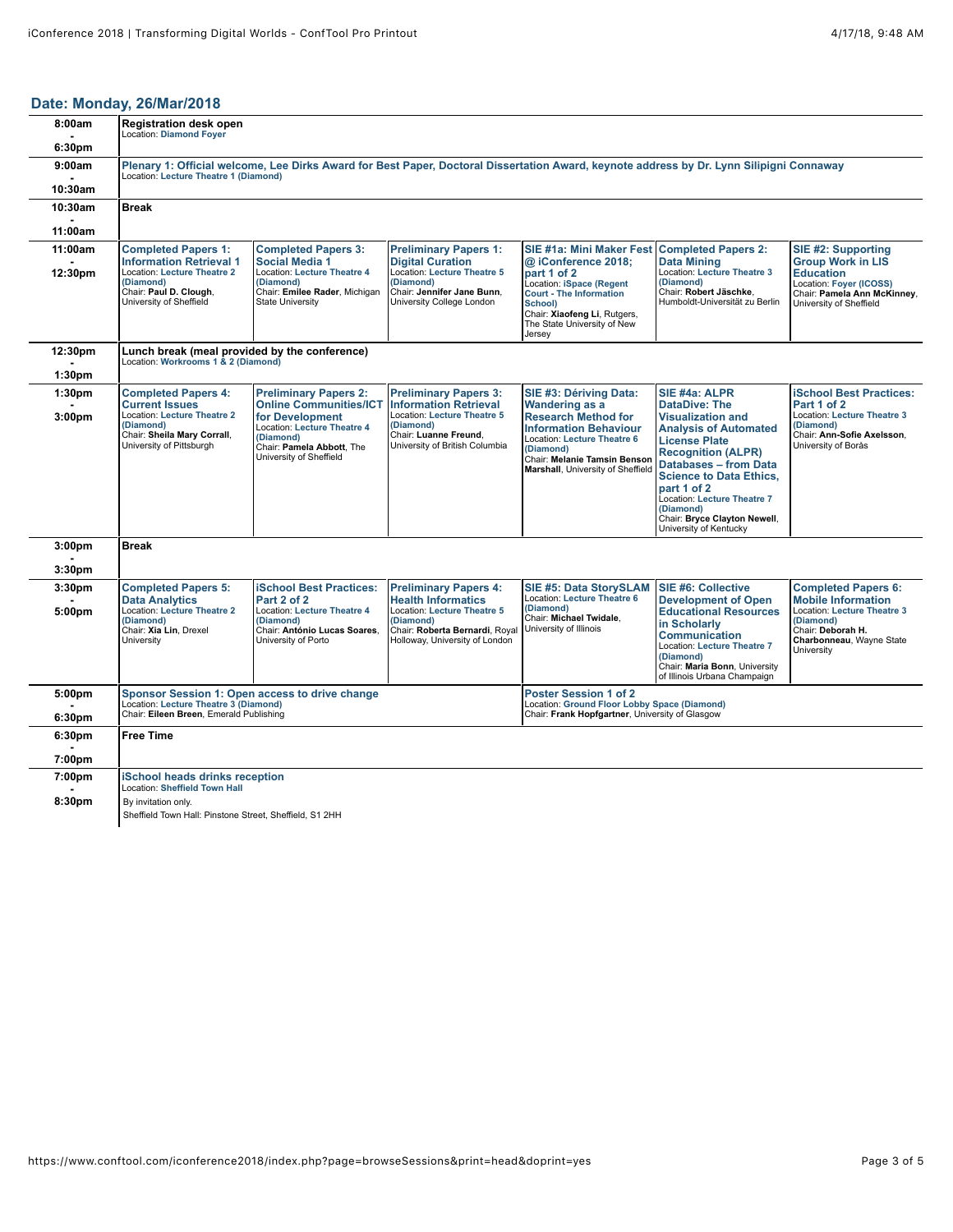## **[Date: Tuesday, 27/Mar/2018](https://www.conftool.com/iconference2018/index.php?page=browseSessions&print=head&doprint=yes&form_date=2018-03-27)**

| 8:00am             | <b>Registration desk open</b><br><b>Location: Diamond Fover</b>                                                                                                                                |                                                                                                                                                                                        |                                                                                                                                                                    |                                                                                                                                                                                                |  |
|--------------------|------------------------------------------------------------------------------------------------------------------------------------------------------------------------------------------------|----------------------------------------------------------------------------------------------------------------------------------------------------------------------------------------|--------------------------------------------------------------------------------------------------------------------------------------------------------------------|------------------------------------------------------------------------------------------------------------------------------------------------------------------------------------------------|--|
| 6:30pm             |                                                                                                                                                                                                |                                                                                                                                                                                        |                                                                                                                                                                    |                                                                                                                                                                                                |  |
| 9:00am             | Plenary 2: Awards and keynote address by Dr. Susan Dumais<br>Location: Lecture Theatre 1 (Diamond)                                                                                             |                                                                                                                                                                                        |                                                                                                                                                                    |                                                                                                                                                                                                |  |
| 10:30am            |                                                                                                                                                                                                |                                                                                                                                                                                        |                                                                                                                                                                    |                                                                                                                                                                                                |  |
| 10:30am            | <b>Break</b>                                                                                                                                                                                   |                                                                                                                                                                                        |                                                                                                                                                                    |                                                                                                                                                                                                |  |
| 11:00am            |                                                                                                                                                                                                |                                                                                                                                                                                        |                                                                                                                                                                    |                                                                                                                                                                                                |  |
| 11:00am            | <b>Completed Papers 7: Digital Literacy</b><br>Location: Lecture Theatre 2 (Diamond)                                                                                                           | iSchools and Industrv Partnership<br>Location: Lecture Theatre 4 (Diamond)                                                                                                             | <b>Preliminary Papers 5: Information</b><br><b>Behaviour 1</b>                                                                                                     | SIE #8: Contemplating Information<br>in the Pleasurable and the                                                                                                                                |  |
| 12:30pm            | Chair: Yunkeum Chang, Sookmyung Women's<br>University                                                                                                                                          |                                                                                                                                                                                        | Location: Lecture Theatre 5 (Diamond)<br>Chair: Jonathan Foster, University of Sheffield                                                                           | <b>Profound</b><br>Location: Lecture Theatre 7 (Diamond)<br>Chair: Kiersten F. Latham, Kent State<br>University                                                                                |  |
|                    | <b>Completed Papers 8: Data Science</b><br>Location: Lecture Theatre 3 (Diamond)<br>Chair: Jahna Otterbacher, Open University of<br>Cyprus                                                     | SIE #7: Computational Thinking at the<br><b>iSchools: Why Bother?</b><br><b>Location: Siemens Mindsphere Lounge</b><br>(Diamond)<br>Chair: Mega Subramaniam, University of<br>Maryland |                                                                                                                                                                    |                                                                                                                                                                                                |  |
| 12:30pm            | Lunch break (meal provided by the conference)<br>Location: Workrooms 1 & 2 (Diamond)                                                                                                           |                                                                                                                                                                                        |                                                                                                                                                                    |                                                                                                                                                                                                |  |
| 1:30 <sub>pm</sub> |                                                                                                                                                                                                |                                                                                                                                                                                        |                                                                                                                                                                    |                                                                                                                                                                                                |  |
| 1:30 <sub>pm</sub> | Plenary 3: Awards, 2019 Preview and keynote by Professor Luciano Floridi<br>Location: Lecture Theatre 1 (Diamond)                                                                              |                                                                                                                                                                                        |                                                                                                                                                                    |                                                                                                                                                                                                |  |
| 3:00 <sub>pm</sub> |                                                                                                                                                                                                |                                                                                                                                                                                        |                                                                                                                                                                    |                                                                                                                                                                                                |  |
| 3:00 <sub>pm</sub> | <b>Break</b>                                                                                                                                                                                   |                                                                                                                                                                                        |                                                                                                                                                                    |                                                                                                                                                                                                |  |
|                    |                                                                                                                                                                                                |                                                                                                                                                                                        |                                                                                                                                                                    |                                                                                                                                                                                                |  |
| 3:30pm             |                                                                                                                                                                                                |                                                                                                                                                                                        |                                                                                                                                                                    |                                                                                                                                                                                                |  |
| 3:30pm<br>5:00pm   | SIE #10: Curators of the Infosphere?:<br>What's the Good of PI for LIS (and<br><b>Vice Versal?</b><br>Location: Lecture Theatre 1 (Diamond)<br>Chair: David Bawden, City, University of London | <b>Completed Papers 10: Libraries</b><br>Location: Lecture Theatre 2 (Diamond)<br>Chair: Michelle Holley Martin, University of<br>Washington                                           | <b>Completed Papers 9: Information</b><br><b>Behaviour 1</b><br>Location: Lecture Theatre 4 (Diamond)<br>Chair: Violeta Trkulja, Humboldt-Universität zu<br>Berlin | <b>Preliminary Papers 6: Educational</b><br><b>Issues/Human-Computer</b><br><b>Interaction</b><br>Location: Lecture Theatre 5 (Diamond)<br>Chair: Stephen Pinfield, University of<br>Sheffield |  |
|                    | <b>Preliminary Papers 7: Digital Curation</b><br>2<br>Location: Lecture Theatre 6 (Diamond)<br>Chair: Robert B. Allen, Yonsei University                                                       | SIE #9: When iSchool meets D-School<br>Location: Lecture Theatre 7 (Diamond)<br>Chair: ginger "all-lower-case" coons, UWE<br><b>Bristol</b>                                            | <b>Schools Meeting 5a: Annual</b><br><b>Business Meeting, part 1 of 2</b><br>Location: Lecture Theatre 3 (Diamond)<br>Chair: Sam Gyun Oh, Sungkyunkwan University  |                                                                                                                                                                                                |  |
|                    |                                                                                                                                                                                                |                                                                                                                                                                                        | All iSchools heads of schools are invited. This<br>meeting is not open to observers.                                                                               |                                                                                                                                                                                                |  |
| 5:00pm             | iSchools Meeting 5b: Annual Business Meeting, part 2 of 2                                                                                                                                      |                                                                                                                                                                                        | <b>Poster Session 2 of 2</b>                                                                                                                                       |                                                                                                                                                                                                |  |
| 6:30pm             | Location: Lecture Theatre 3 (Diamond)<br>Chair: Sam Gyun Oh, Sungkyunkwan University<br>All iSchools heads of schools are invited. This meeting is not open to observers.                      |                                                                                                                                                                                        | Location: Ground Floor Lobby Space (Diamond)<br>Chair: Frank Hopfgartner, University of Glasgow                                                                    |                                                                                                                                                                                                |  |
| 6:30pm             | <b>Free Time</b>                                                                                                                                                                               |                                                                                                                                                                                        |                                                                                                                                                                    |                                                                                                                                                                                                |  |
| 7:00pm             |                                                                                                                                                                                                |                                                                                                                                                                                        |                                                                                                                                                                    |                                                                                                                                                                                                |  |
| 7:00pm             | <b>Banquet</b>                                                                                                                                                                                 |                                                                                                                                                                                        |                                                                                                                                                                    |                                                                                                                                                                                                |  |
| 10:30pm            | Location: Sheffield City Hall<br>Sheffield City Hall (Ballroom Entrance), Barkers Pool, Sheffield S1 2JA                                                                                       |                                                                                                                                                                                        |                                                                                                                                                                    |                                                                                                                                                                                                |  |